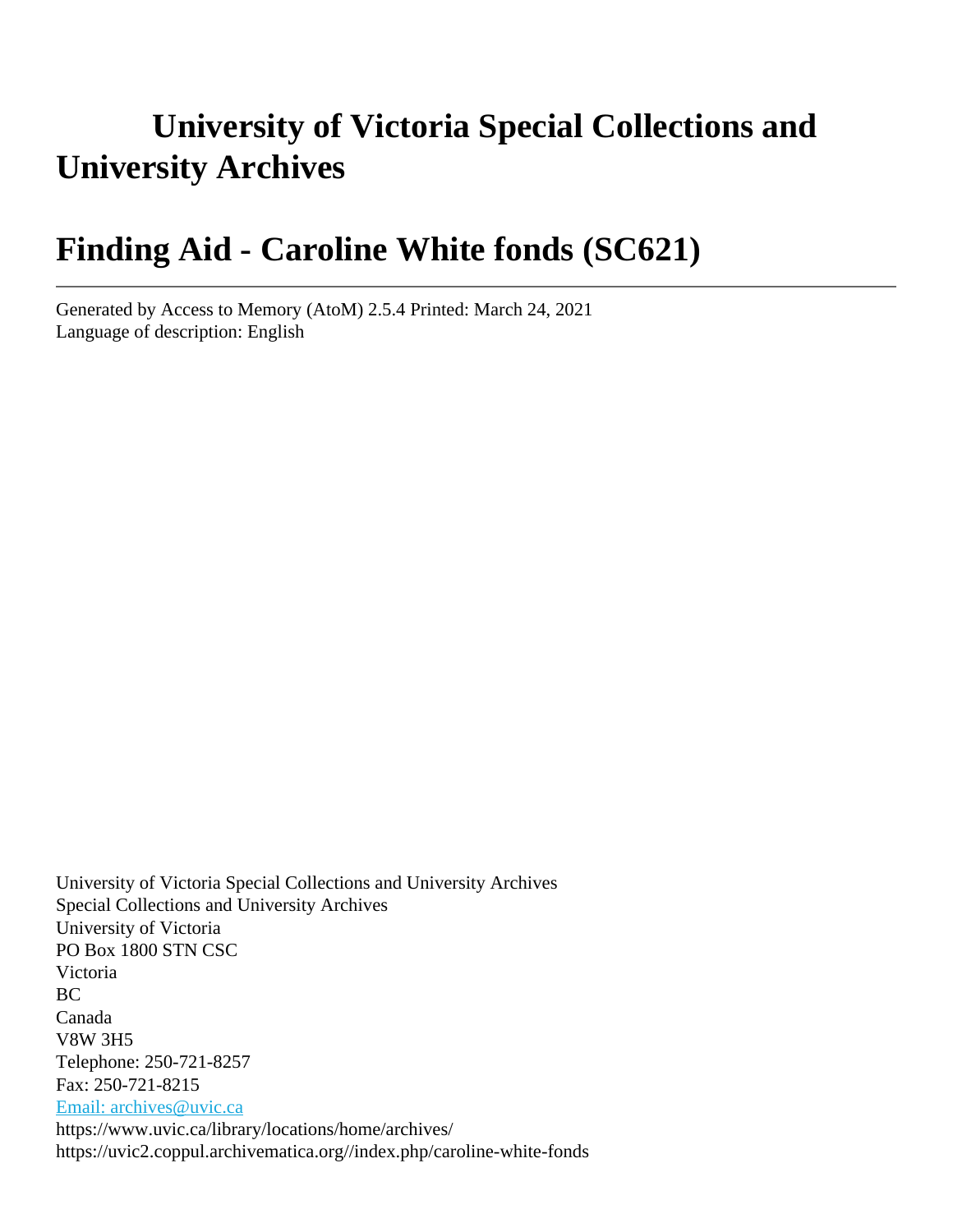## **Table of contents**

| SC621-2020-028-1.5, NAWL: Consultation on Transgender & Women's Substantive Equality              |
|---------------------------------------------------------------------------------------------------|
|                                                                                                   |
|                                                                                                   |
|                                                                                                   |
|                                                                                                   |
|                                                                                                   |
|                                                                                                   |
| SC621-2020-028-1.11, Articles : transgender and lesbian/bi women (1994-2000)  11                  |
|                                                                                                   |
|                                                                                                   |
|                                                                                                   |
|                                                                                                   |
|                                                                                                   |
|                                                                                                   |
|                                                                                                   |
| SC621-2020-028-2.19, Legal : Susan Mamela v. Vancouver Lesbian Connection, Tawni Sheridan v. BJ's |
|                                                                                                   |
| SC621-2020-028-2.20, Legal: Kimberley Nixon v. Vancouver Rape Relief Society (1997-2004)  16      |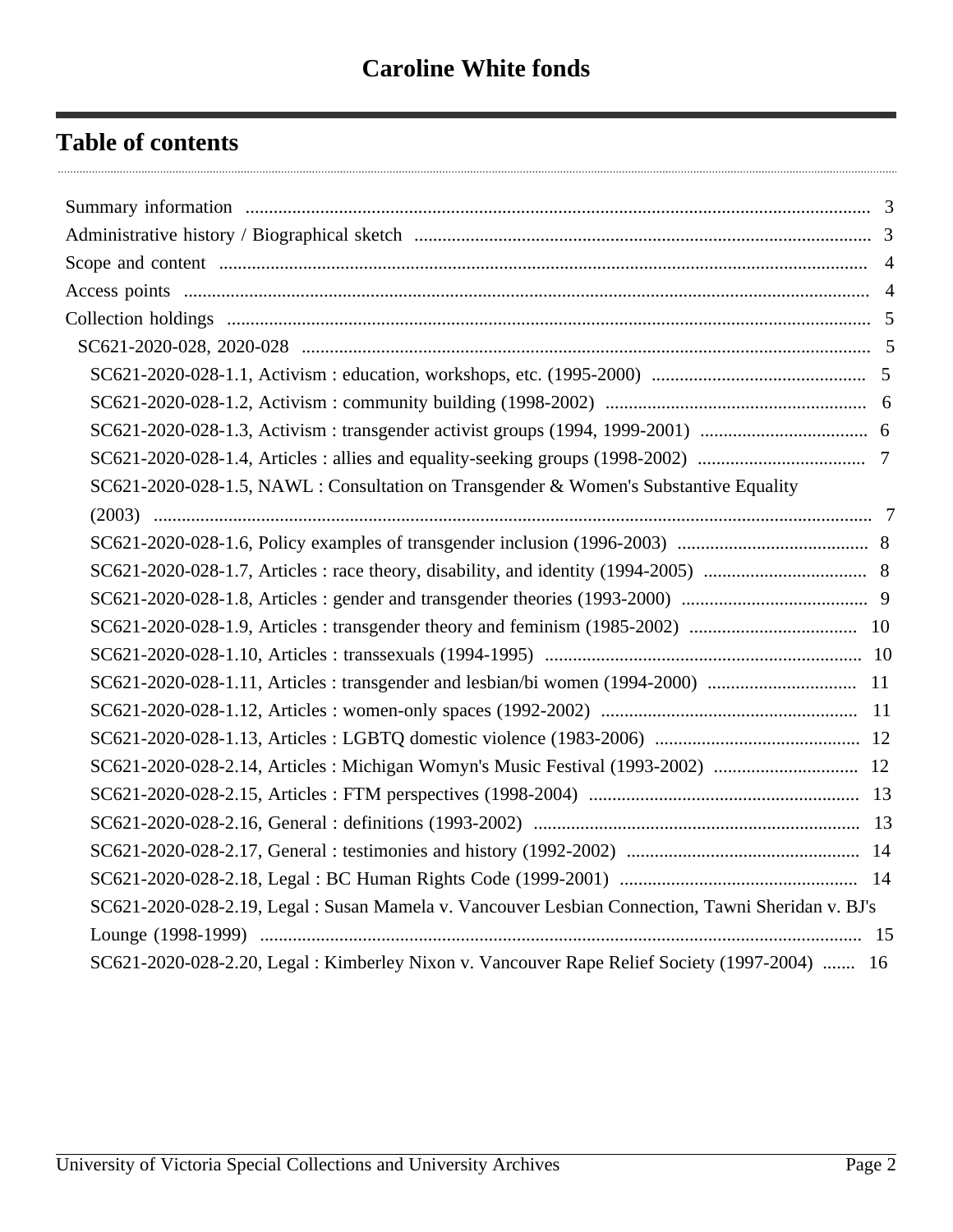## <span id="page-2-0"></span>**Summary information**

| <b>Repository:</b>           | University of Victoria Special Collections and University Archives                                                                                                                                |
|------------------------------|---------------------------------------------------------------------------------------------------------------------------------------------------------------------------------------------------|
| <b>Title:</b>                | Caroline White fonds                                                                                                                                                                              |
| ID:                          | SC621                                                                                                                                                                                             |
| Date:                        | 1983 - 2006 (date of creation)                                                                                                                                                                    |
| Language:                    | English                                                                                                                                                                                           |
| <b>Physical description:</b> | Approx. 20 cm of textual records.                                                                                                                                                                 |
| Note [generalNote]:          | Material accessible in Special Collections, library, or public domain<br>has been removed. Consult Special Collections policies for more<br>information.                                          |
| Note [generalNote]:          | Caroline White's thesis is available through the University of<br>British Columbia Library: http://webcat2.library.ubc.ca/vwebv/<br>holdingsInfo?bibId=2639622 (call number: AW5 .B71 2002-0603). |

## <span id="page-2-1"></span>**Administrative history / Biographical sketch**

#### **Note**

Caroline White is a community-based social-justice trainer and educator based out of Vancouver, B.C. In 1991 she began working as Education Coordinator at the Kitchener-Waterloo Sexual Assault Support Centre in Ontario where she instructed on male violence against women, dating violence, child sexual assault, sexual harassment, dissociation, anti-racism, and oppression. She became frustrated with heteronormative risk analysis used by sexual assault centres, which focused on violence against cisgendered women by cisgendered men, to the exclusion of other gender dynamics. In 1994 she initiated policies and training to support transgendered people who have experienced sexual and interpersonal violence.

In 2000, White became a member of the Trans Alliance Society and the Women/Trans Dialogue Planning Committee, a grassroots project out of Vancouver, B.C. to foster dialogue between transgendered people and trans-exclusionary women's groups. The Committee arose in response to two controversies: Vancouver Rape Relief's refusal to hire transwoman Kimberly Nixon and the subsequent Human Rights Tribunal hearing, and the inclusion of gender identity as grounds for discrimination under the BC Human Rights Code. It was through this Committee that White met Joshua Mira Goldberg, her frequent collaborator in articles and policy guides.

White received her M.A. in Educational Studies at the University of British Columbia in 2002, with her thesis titled Re/defining Gender and Sex: Education for Trans, Transsexual, and Intersex Access and Inclusion to Sexual Assault Centres and Transition Houses. Her research discovered that, contrary to common perceptions, many transition houses in British Columbia (45 out of 62 respondents to her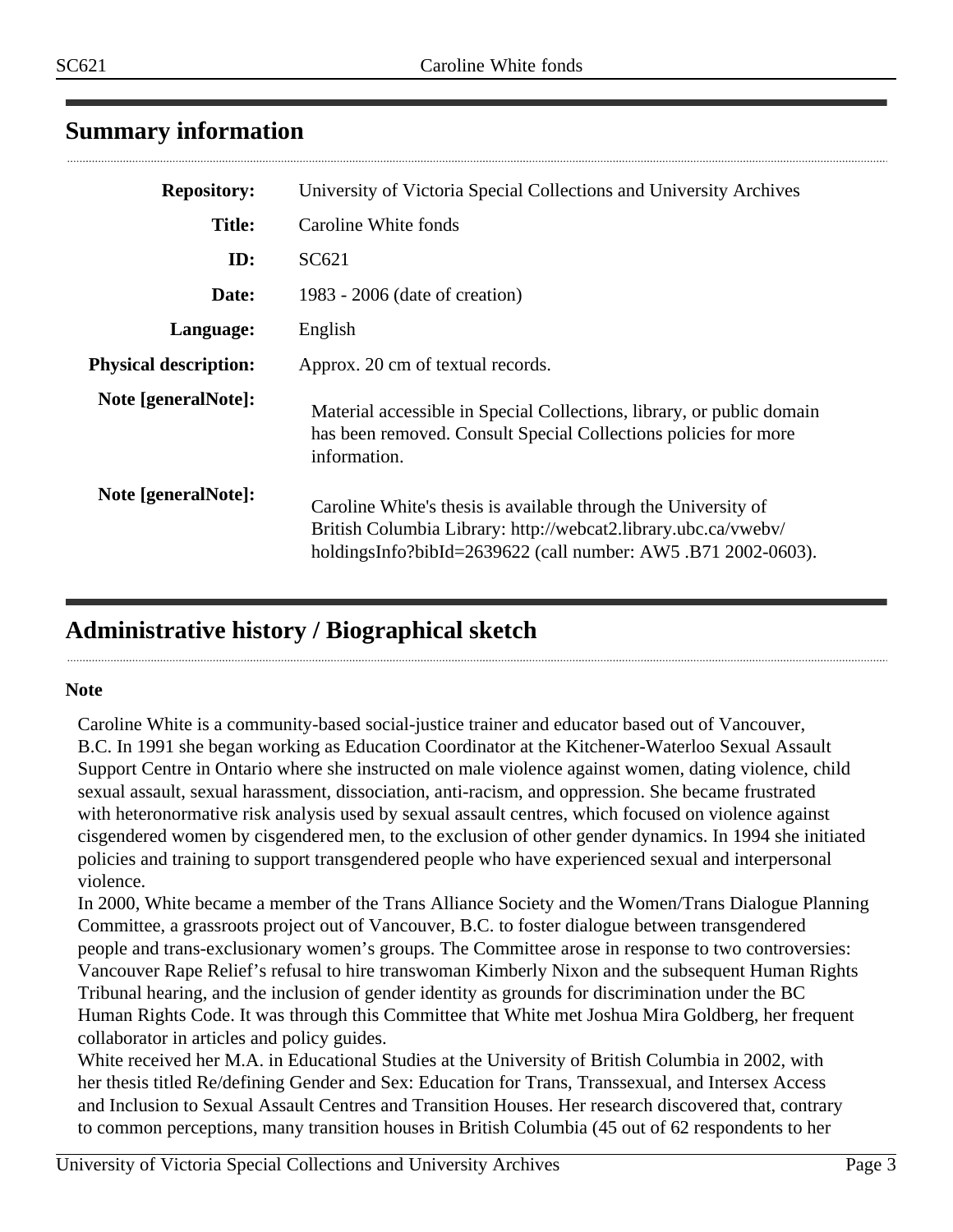SC621 Caroline White fonds

questionnaire) are accessible to transgendered women in policy. Her writing has appeared in publications such as Intimate Violence in LGBTQ Lives (New York: Routledge, 2011), Trans/forming Feminisms (Toronto: Sumach Press, 2011), and Aid to Safety Assessment and Planning (ASAP) for Women Who Experience Violence in Their Relationships (Vancouver, BC: BC Institute Against Family Violence Society, 2006).

In 2005, White was employed by the Justice Institute of B.C. (JIBC) as Program Coordinator at the Centre for Leadership and Community Learning. She later became Program Director at the Centre for Counselling and Community Safety. She won the President's Award at JIBC's 2015 Awards of Excellence ceremony for her contributions towards their vision of "safer communities and a more just society."

## <span id="page-3-0"></span>**Scope and content**

The fonds consists of Caroline White's research towards her M.A. thesis, "Re/defining gender and sex: educating for trans, transsexual, and intersex access and inclusion to sexual assault centres and transition houses" (Vancouver: University of British Columbia, 2002). Her research touches on discrimination, activism, violence, women-only spaces, gender theories, critical race theory, disability studies, and legal cases. Material includes research papers, articles, committee documents, zines, pamphlets, clippings, and correspondence.

## **Notes**

## **Title notes**

**Source of title proper:** Title based on the content of the fonds.

#### **Other notes**

- **Publication status**: Published
- **Status description:** Final

## <span id="page-3-1"></span>**Access points**

- Textual record (documentary form)
- leaflets (printed works) (documentary form)
- correspondence (documentary form)
- conference proceedings (documentary form)
- clippings (information artifacts) (documentary form)
- Health and social services (subject)
- Law and justice (subject)
- Organizations (subject)
- Transgender people--Civil rights (subject)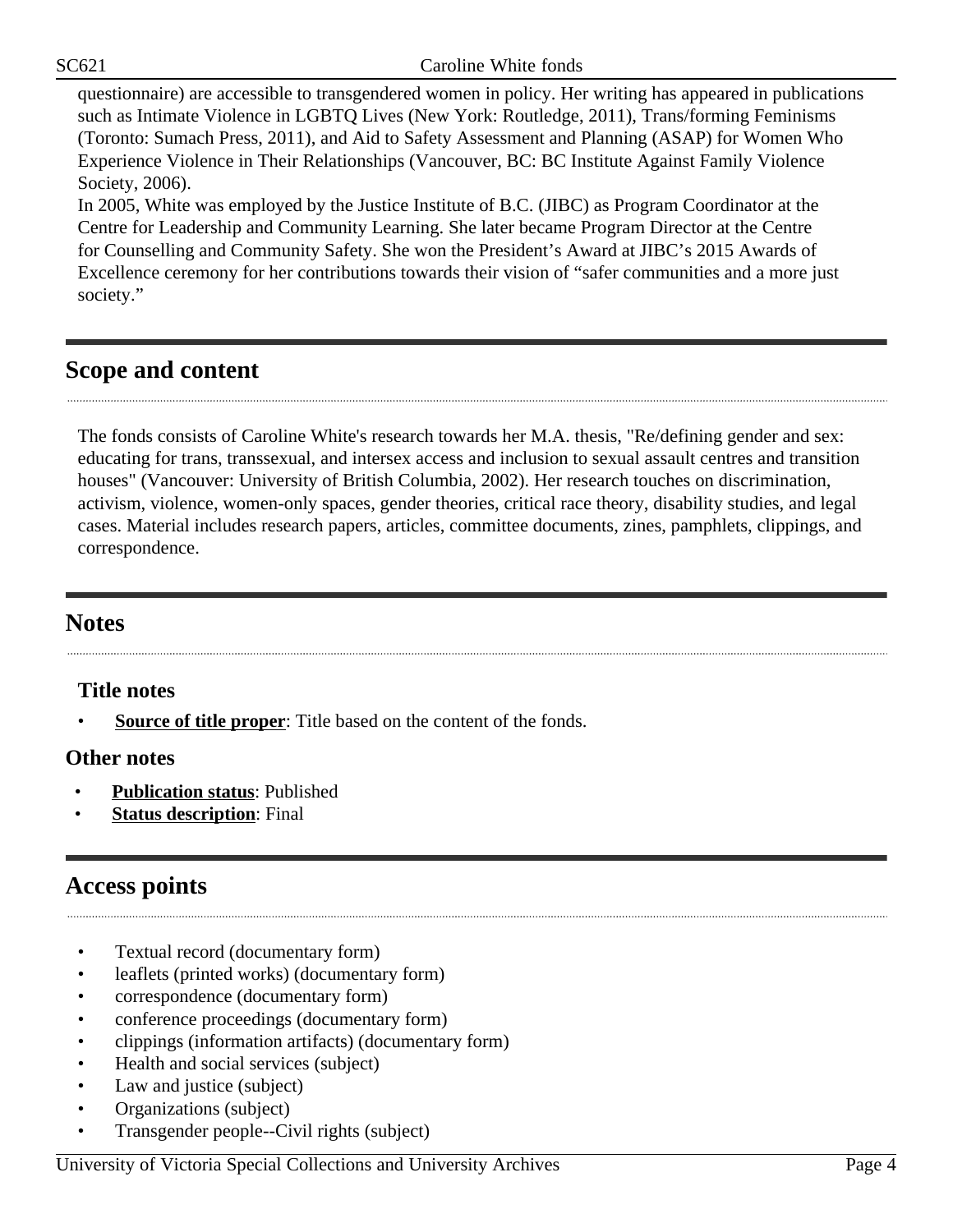- Women (subject)
- British Columbia--Vancouver (place)

## <span id="page-4-0"></span>**Collection holdings**

#### <span id="page-4-1"></span>**Series: SC621-2020-028 - 2020-028**

Title: 2020-028

ID: SC621-2020-028

Scope and content:

Series consists of material from original accession.

Language of the material:

English

#### Publication status:

Published

#### <span id="page-4-2"></span>**File: SC621-2020-028-1.1 - Activism : education, workshops, etc.**

Title: Activism : education, workshops, etc.

ID: SC621-2020-028-1.1

Date: 1995-2000 (date of creation)

Scope and content:

File contains Women/Trans Dialogue Planning Committee documents, correspondence, list of Ontario trans organizations, presentation feedback, and notes from a psychology lecture.

Physical description: .5 cm of textual records

Language of the material:

English

Publication status:

Published

Access points:

• Textual record (documentary form)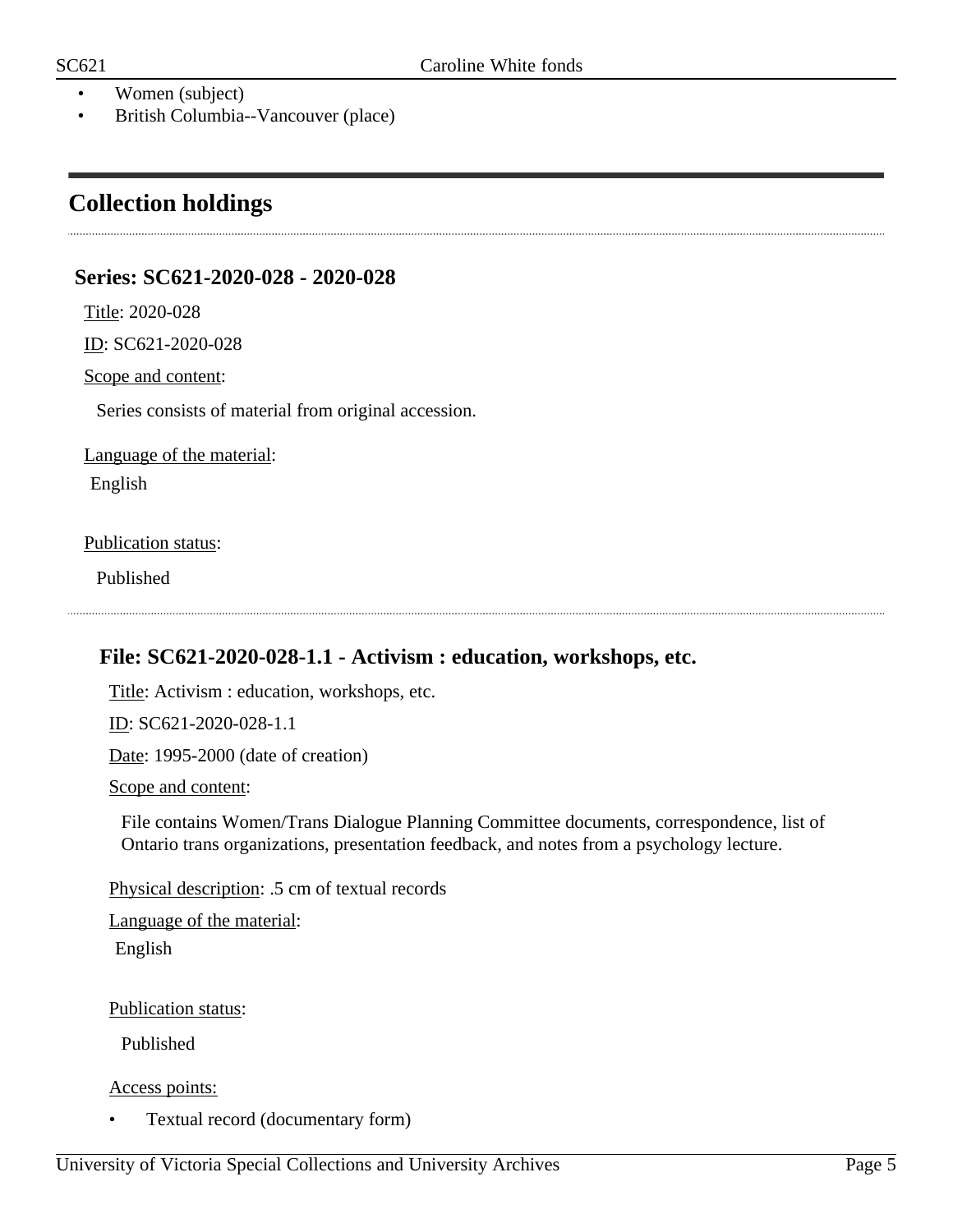• ephemera (general object genre) (documentary form)

#### <span id="page-5-0"></span>**File: SC621-2020-028-1.2 - Activism : community building**

Title: Activism : community building

ID: SC621-2020-028-1.2

Date: 1998-2002 (date of creation)

#### Scope and content:

File contains Zenith Foundation brochure, handbill for Intercourse spoken word event, poster for Tranny Pride rally, photocopies of Willyboy zine, clippings, correspondence, brochure for Transcend Transgender Support and Education Society, and promotional material for the Meal-Trans Program in Toronto.

Physical description: .5 cm of textual records

Language of the material:

English

Publication status:

Published

Access points:

- Textual record (documentary form)
- posters (documentary form)
- programs (documents) (documentary form)

#### <span id="page-5-1"></span>**File: SC621-2020-028-1.3 - Activism : transgender activist groups**

Title: Activism : transgender activist groups

ID: SC621-2020-028-1.3

Date: 1994, 1999-2001 (date of creation)

#### Scope and content:

File contains Unlearning Transphobia Workshop schedule, "Health Law Standards of Care for Transsexualism" and revised draft, list of Canadian transgender support groups, document titled "What do I want from allies??", consent forms, Trans/Action Justice and Equality Summit for Transgendered People poster and conference report, clippings, brochure for LGTB Health Day, correspondence, Trans Alliance Society constitution and by-laws signed by Caroline White, and personal narrative for BC Coalition of People with Disabilities workshop.

Physical description: .5 cm of textual records

Language of the material: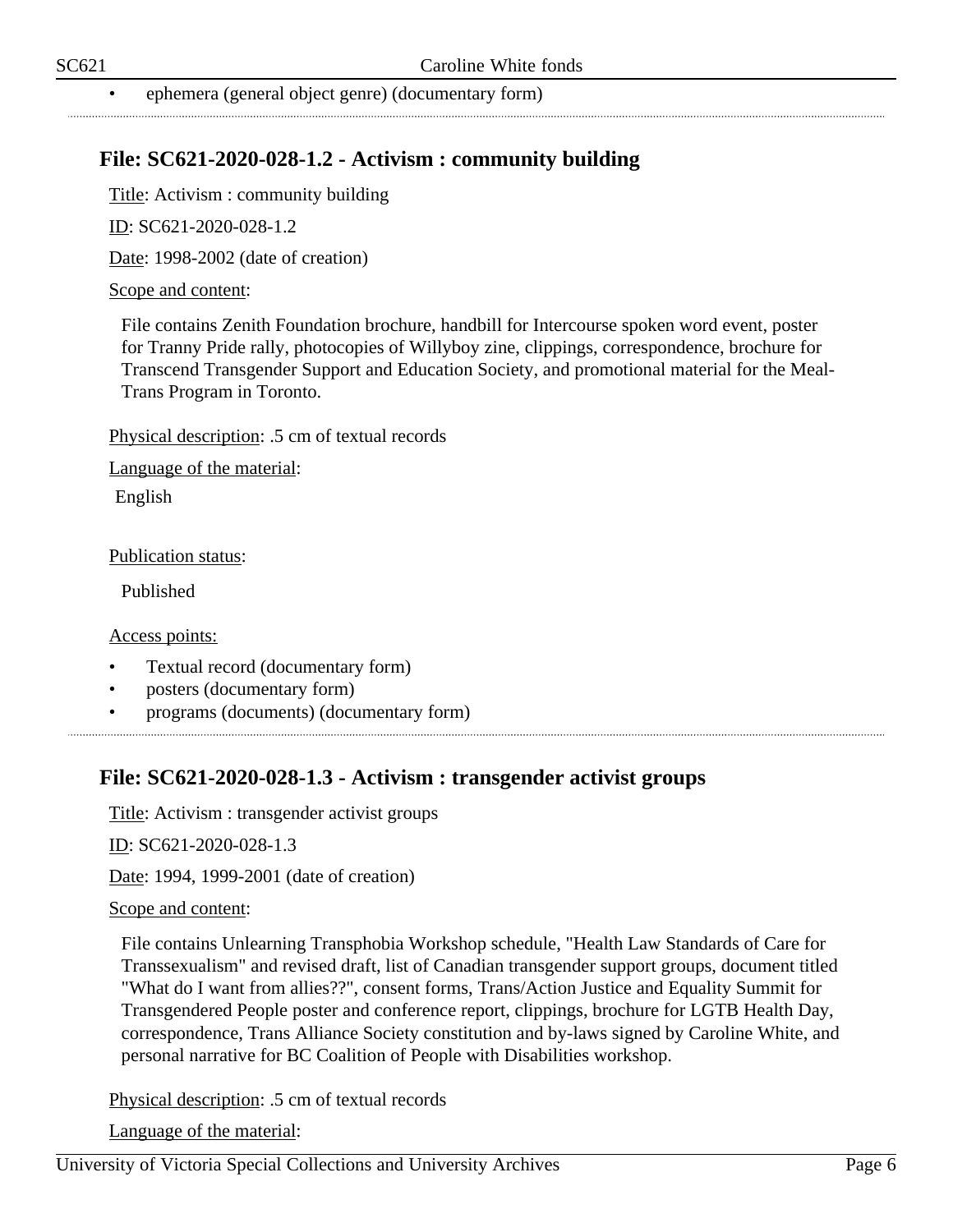English

Publication status:

Published

Access points:

- Textual record (documentary form)
- blank forms (documentary form)
- Narratives (documentary form)
- posters (documentary form)

#### <span id="page-6-0"></span>**File: SC621-2020-028-1.4 - Articles : allies and equality-seeking groups**

Title: Articles : allies and equality-seeking groups

ID: SC621-2020-028-1.4

Date: 1998-2002 (date of creation)

Scope and content:

File contains photocopies of Willyboy zine, material for the International Association of Official Human Rights Agencies conference (August 2000), and draft discussion paper for the National Association of Women and the Law conference (March 2002). File also contains material from the Intersex Society of North America: a brochure, comparison of treatment models, and handbill for Intersex Awareness Day.

Physical description: .5 cm of textual records

Language of the material: English

Publication status:

Published

Access points:

• Textual record (documentary form)

## <span id="page-6-1"></span>**File: SC621-2020-028-1.5 - NAWL : Consultation on Transgender & Women's Substantive Equality**

Title: NAWL : Consultation on Transgender & Women's Substantive Equality

ID: SC621-2020-028-1.5

Date: 2003 (date of creation)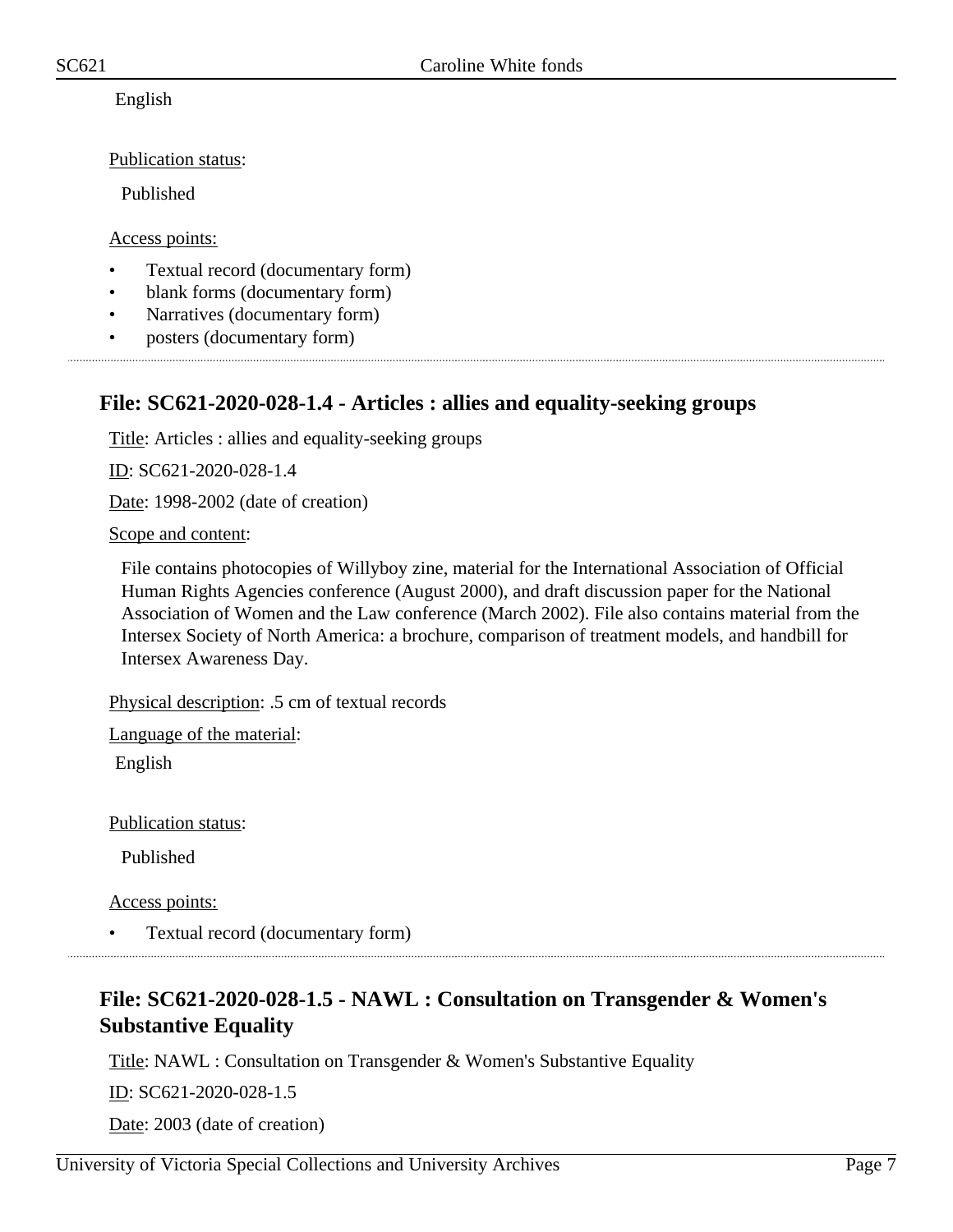#### Scope and content:

File contains a list of participants, "Bibliography and Case Law Summaries on Transgender Issues", program, "Transgender and Women's Substantive Equality" written by Margaret Denike and Sal Renshaw, slideshow printouts, and brochure for NAWL.

Physical description: 1 cm of textual records

Language of the material:

English

Publication status:

Published

Access points:

• Textual record (documentary form) 

#### <span id="page-7-0"></span>**File: SC621-2020-028-1.6 - Policy examples of transgender inclusion**

Title: Policy examples of transgender inclusion

ID: SC621-2020-028-1.6

Date: 1996-2003 (date of creation)

Scope and content:

File contains policies regarding the inclusion of transgender women from the following organizations: the YWCA, Pacific DAWN, Kitchener-Waterloo Sexual Assault Support Centre, Kingston Interval House, Advocates for Abused and Battered Lesbians/The Northwest Network, the Gender Clinic, the Intersex Society of North America, National Organization for Women, and West Coast LEAF.

Physical description: 2 cm of textual records

Language of the material:

English

Publication status:

Published

Access points:

• Textual record (documentary form)

#### <span id="page-7-1"></span>**File: SC621-2020-028-1.7 - Articles : race theory, disability, and identity**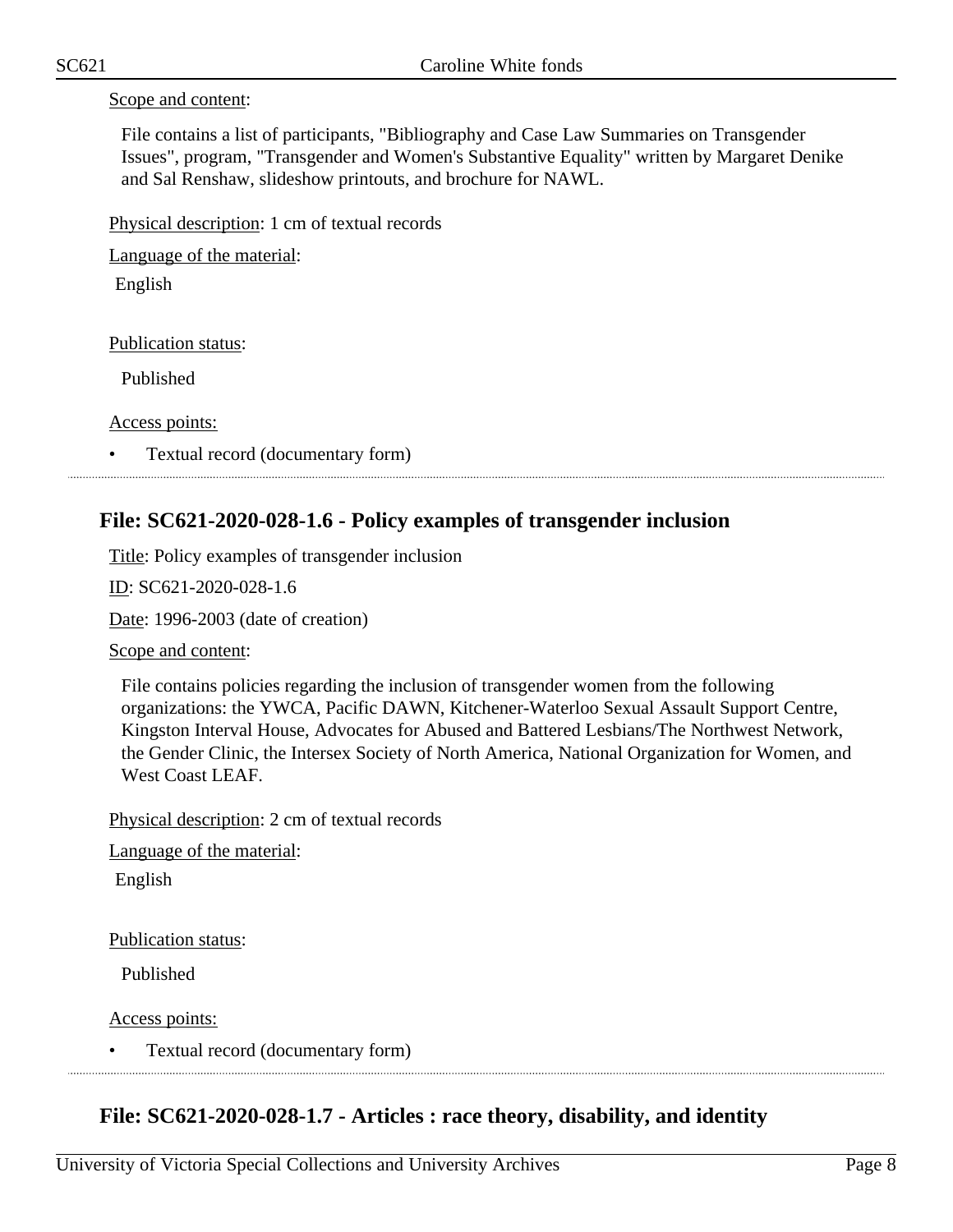Title: Articles : race theory, disability, and identity

ID: SC621-2020-028-1.7

Date: 1994-2005 (date of creation)

Scope and content:

File contains "A Transsexual Manifesto. The Transgender Movement's Dirty Little Secret: Just Another White Good Ol' Boy Network" by Margaret Deirdre O'Hartigan, photocopies of Gendertrash zine, photocopies of Willyboy zine, and clippings.

Physical description: .5 cm of textual records

Language of the material:

English

Publication status:

Published

Access points:

- Textual record (documentary form)
- pamphlets (documentary form)

## <span id="page-8-0"></span>**File: SC621-2020-028-1.8 - Articles : gender and transgender theories**

Title: Articles : gender and transgender theories

ID: SC621-2020-028-1.8

Date: 1993-2000 (date of creation)

Scope and content:

File contains "An Introduction to Transgender Women" by barbara findlay, clippings, research paper, and course outline for "Re/presenting Bodies: the Production and Disruption of 'Normlacy'". File also contains the following pieces written by Laura Masters for TransEqual: "The Imprisoned Transgenderist", "A Transgender Rights Manifesto", "Transgender Identity", "Information Kit", and "Transsexuality Bibliography".

Physical description: 1 cm of textual records

Language of the material:

English

Publication status:

Published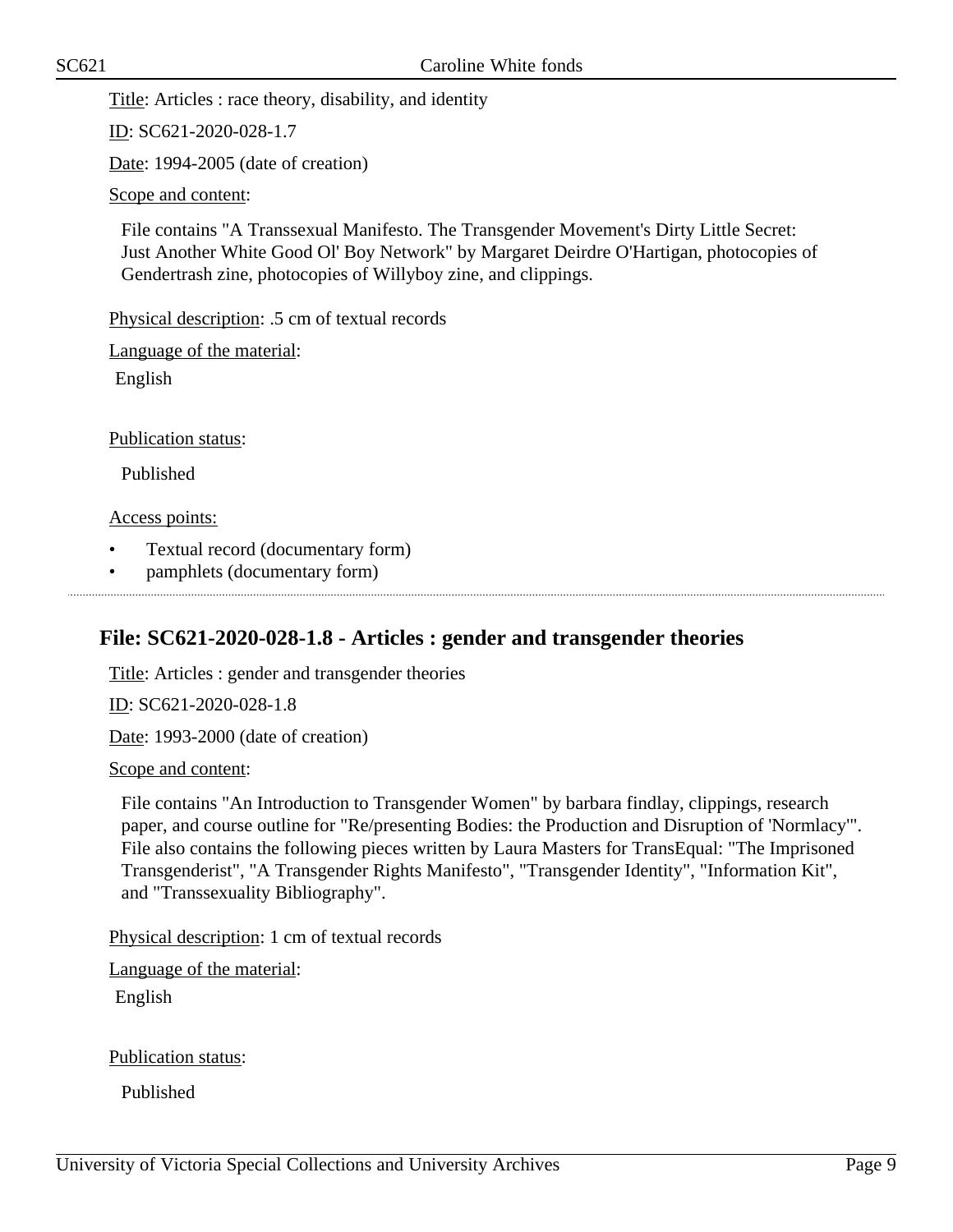Access points:

• Textual record (documentary form)

#### <span id="page-9-0"></span>**File: SC621-2020-028-1.9 - Articles : transgender theory and feminism**

Title: Articles : transgender theory and feminism

ID: SC621-2020-028-1.9

Date: 1985-2002 (date of creation)

Scope and content:

File contains correspondence, brochures for the Survivor Project, academic papers, and printouts from Transfeminism.org.

Physical description: 1 cm of textual records

Language of the material:

English

Publication status:

Published

Access points:

• Textual record (documentary form)

#### <span id="page-9-1"></span>**File: SC621-2020-028-1.10 - Articles : transsexuals**

Title: Articles : transsexuals ID: SC621-2020-028-1.10 Date: 1994-1995 (date of creation) Scope and content:

File contains clippings, correspondence, and brochure titled "Transsexual Transvestite".

Physical description: 6 p. Language of the material: English

Publication status:

Published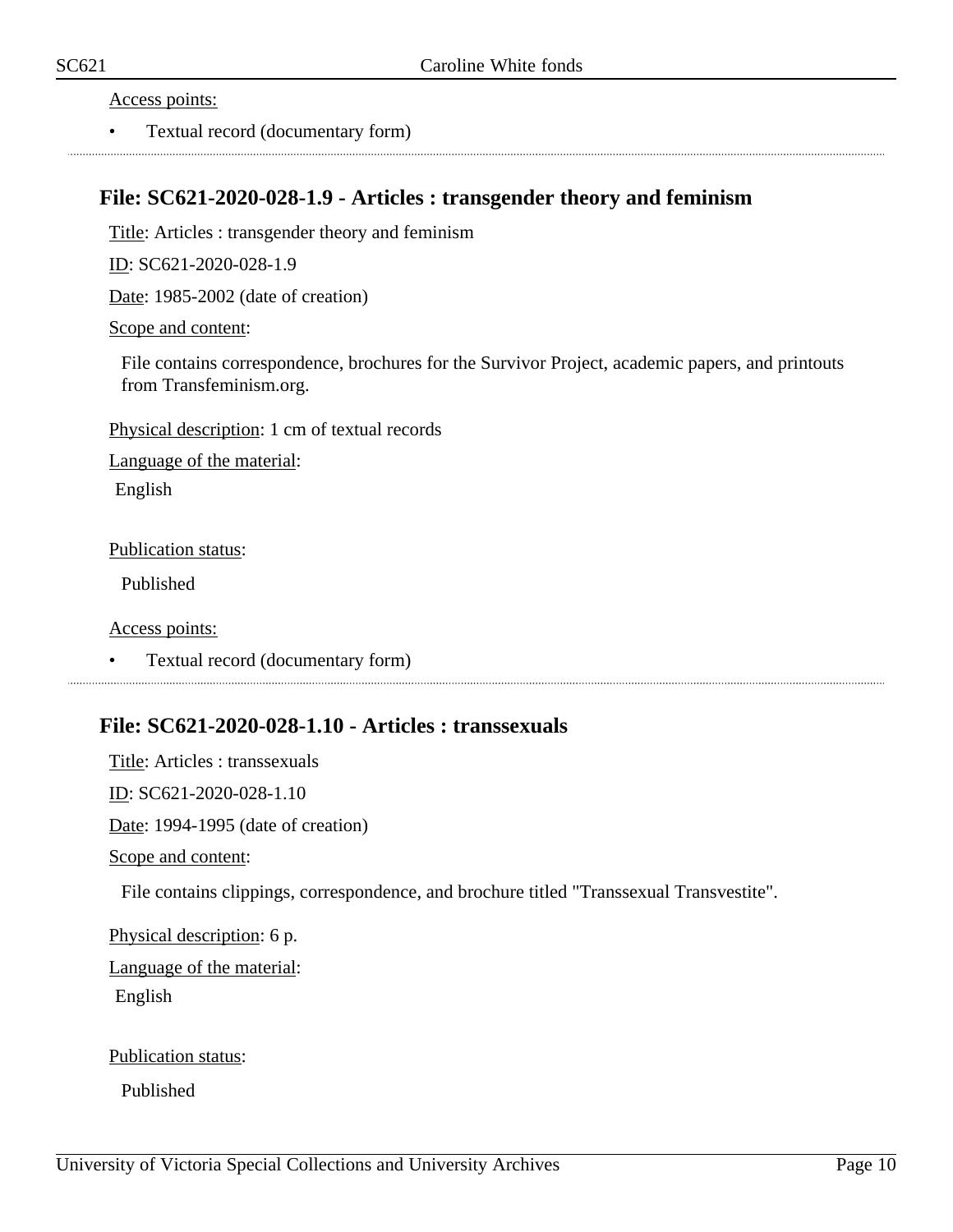Access points:

• Textual record (documentary form)

#### <span id="page-10-0"></span>**File: SC621-2020-028-1.11 - Articles : transgender and lesbian/bi women**

Title: Articles : transgender and lesbian/bi women

ID: SC621-2020-028-1.11

Date: 1994-2000 (date of creation)

Scope and content:

File contains correspondence, clippings, academic papers, and photocopies of zines.

Physical description: 1 cm of textual records

Language of the material:

English

Publication status:

Published

Access points:

• Textual record (documentary form)

#### <span id="page-10-1"></span>**File: SC621-2020-028-1.12 - Articles : women-only spaces**

Title: Articles : women-only spaces

ID: SC621-2020-028-1.12

Date: 1992-2002 (date of creation)

Scope and content:

File contains photocopies of Gendertrash and Willyboy zines, photocopies of "off our backs" magazine, articles, clippings, correspondence, material from Trans/Action Justice and Equality Summit for Transgendered People, "Internalized Transphobia" by Margaret Deirdre O''Hartigan, notes, policy material, and web forum printouts.

Physical description: 2.5 cm of textual records

Language of the material:

English

Publication status: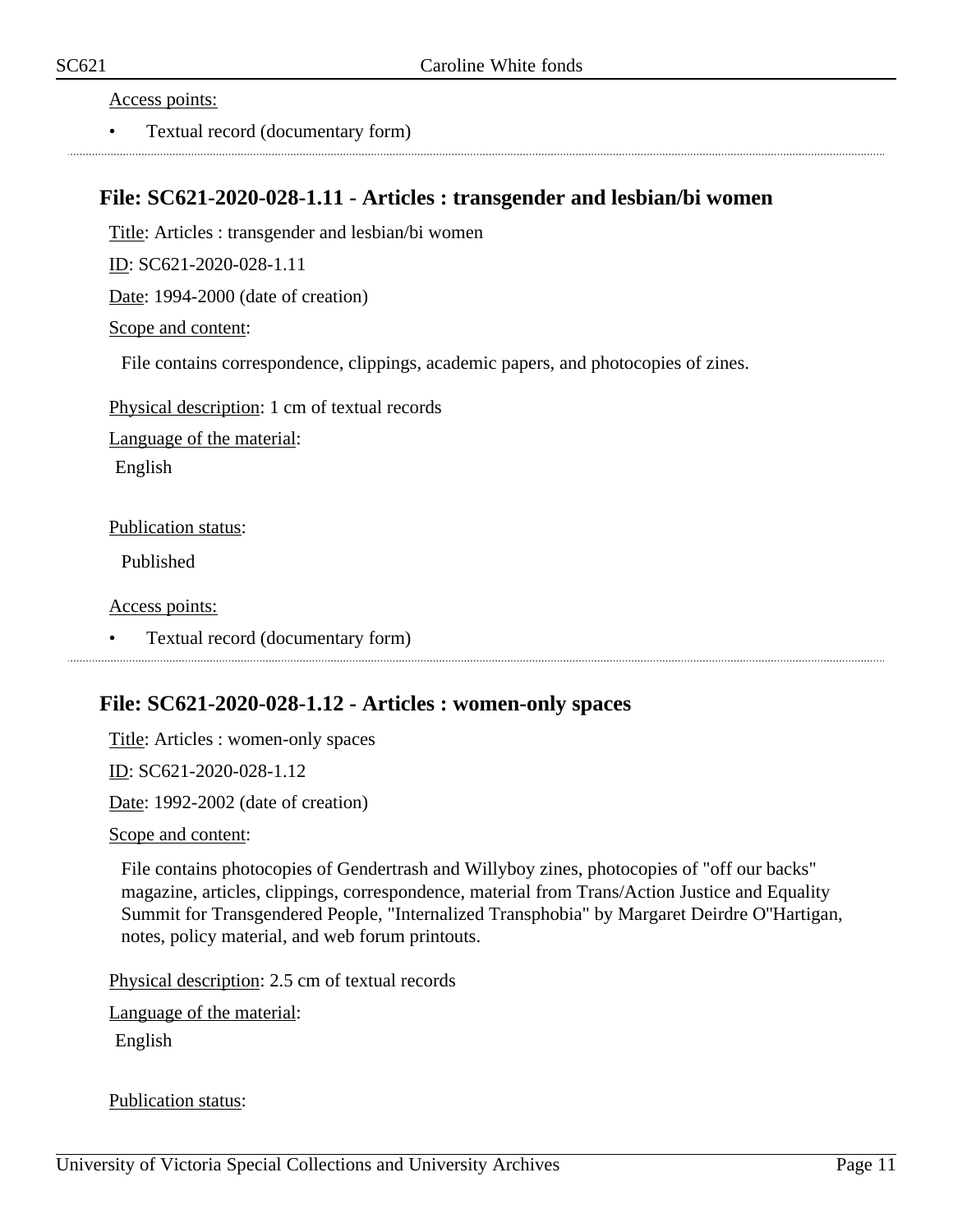#### Published

#### Access points:

- Textual record (documentary form)
- booklets (documentary form)

### <span id="page-11-0"></span>**File: SC621-2020-028-1.13 - Articles : LGBTQ domestic violence**

Title: Articles : LGBTQ domestic violence

ID: SC621-2020-028-1.13

Date: 1983-2006 (date of creation)

Scope and content:

File contains articles, Survivor Project material, research papers, interview transcript, reports, presentation summaries, photocopied W.O.M.A.N., Inc. material, bibliography, notes, "Violence Against Women" report from Ms. magazine, and brochure for the Bradley-Angle House.

Physical description: 2.5 cm of textual records

Language of the material:

English

Publication status:

Published

#### Access points:

- Textual record (documentary form)
- ephemera (general object genre) (documentary form)
- interviews (documentary form)
- posters (documentary form)

## <span id="page-11-1"></span>**File: SC621-2020-028-2.14 - Articles : Michigan Womyn's Music Festival**

Title: Articles : Michigan Womyn's Music Festival

ID: SC621-2020-028-2.14

Date: 1993-2002 (date of creation)

Scope and content:

File documents MWMF's controversial "womyn-born-womyn" policy and backlash against it. Material includes notes, articles, survey results, correspondence, photocopies of Gendertrash zine, and website printouts from MWMF and Camp Trans.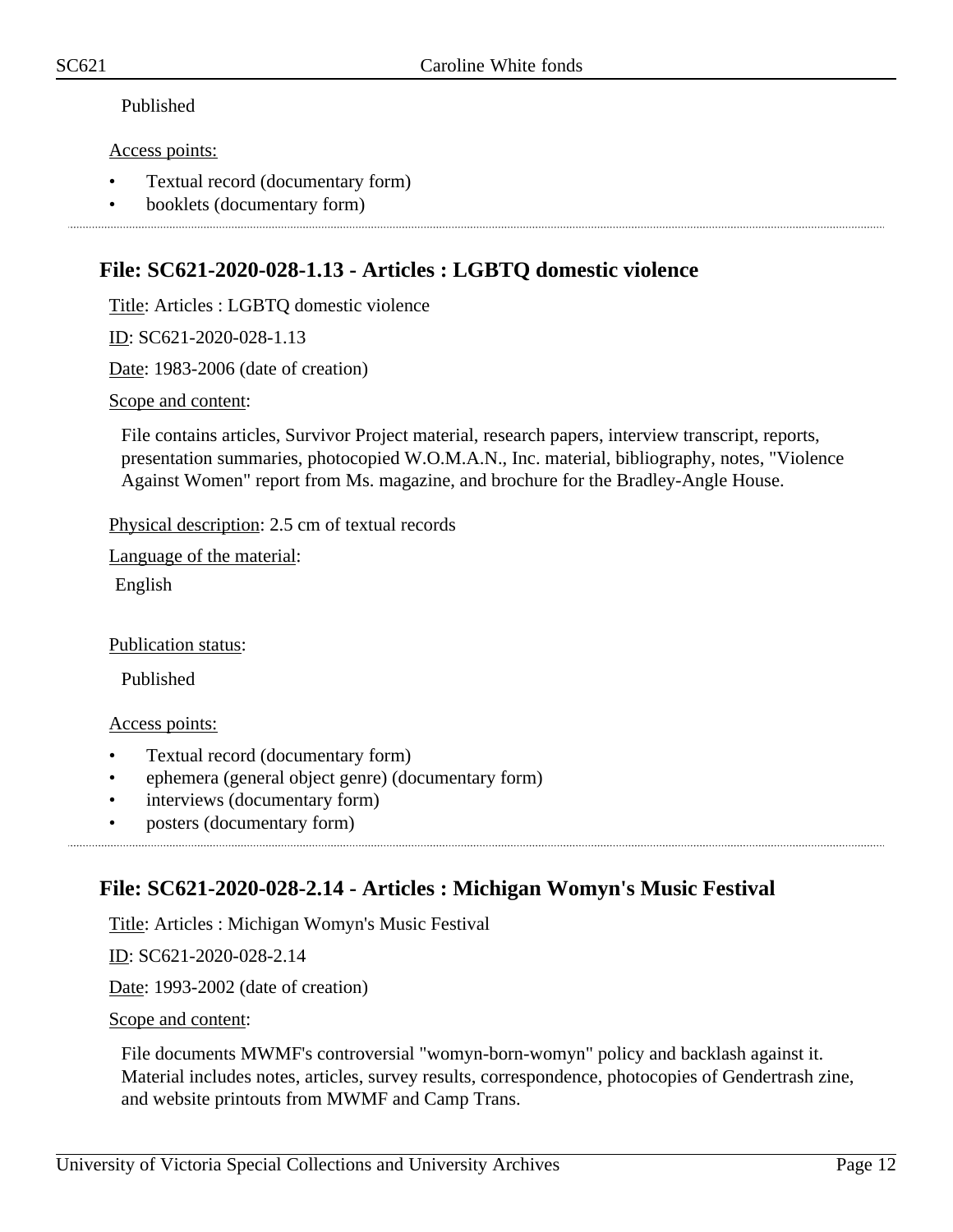Physical description: 1.5 cm of textual records

Language of the material: English

Publication status:

Published

Access points:

- Textual record (documentary form)
- ephemera (general object genre) (documentary form)

## <span id="page-12-0"></span>**File: SC621-2020-028-2.15 - Articles : FTM perspectives**

Title: Articles : FTM perspectives

ID: SC621-2020-028-2.15

Date: 1998-2004 (date of creation)

Scope and content:

File contains photocopies of Willyboy zine, articles, correspondence, and web page printout titled "FTM Passing Tips".

Physical description: .5 cm of textual records

Language of the material:

English

Publication status:

Published

Access points:

• Textual record (documentary form) 

## <span id="page-12-1"></span>**File: SC621-2020-028-2.16 - General : definitions**

Title: General : definitions ID: SC621-2020-028-2.16 Date: 1993-2002 (date of creation) Scope and content: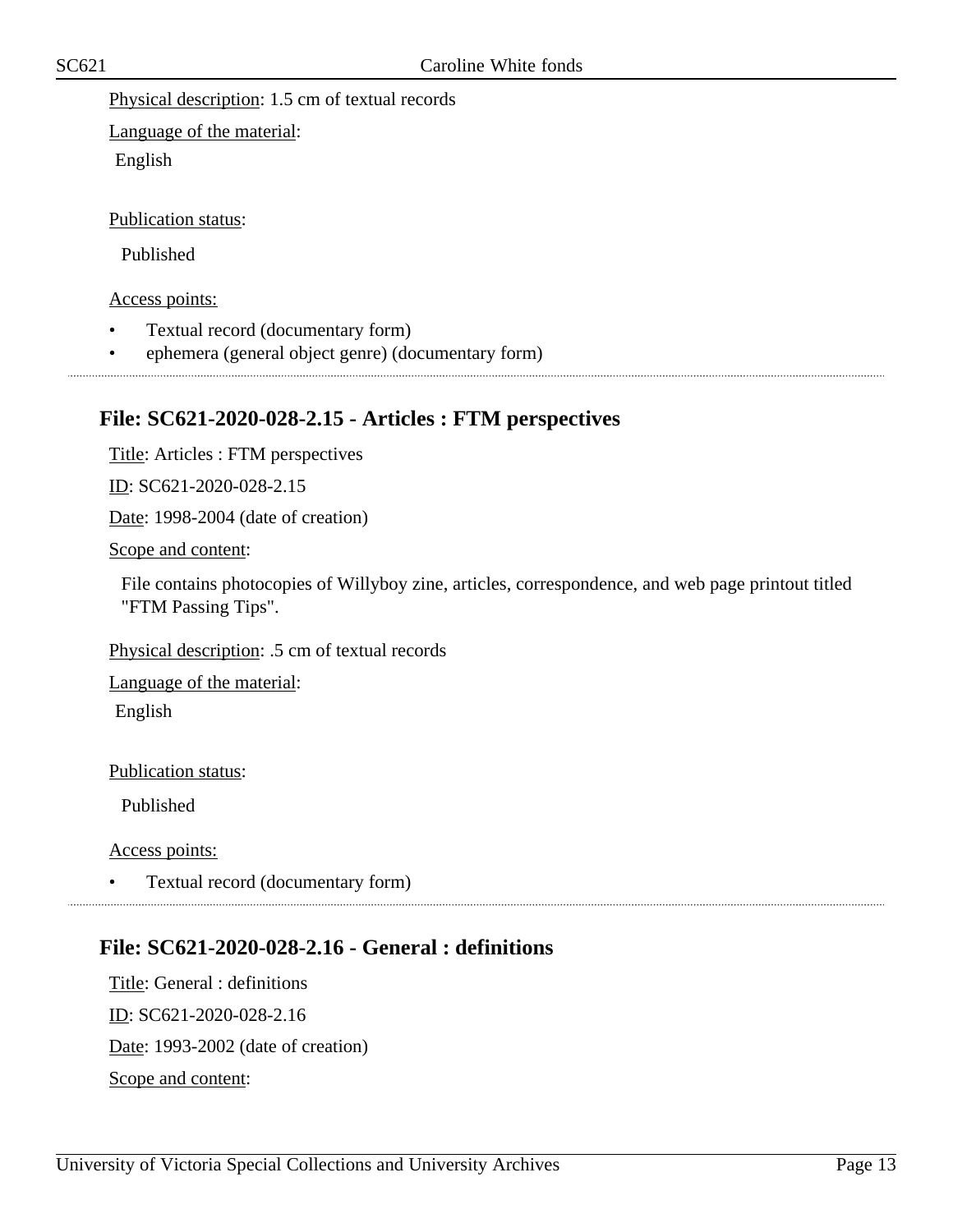File contains clippings, list of references, terminology guides, website printouts, conference material, photocopies of Willyboy and Gendertrash zines, correspondence, fact sheets, and articles.

Physical description: 1 cm of textual records

Language of the material:

English

Publication status:

Published

Access points:

• Textual record (documentary form)

#### <span id="page-13-0"></span>**File: SC621-2020-028-2.17 - General : testimonies and history**

Title: General : testimonies and history

ID: SC621-2020-028-2.17

Date: 1992-2002 (date of creation)

Scope and content:

File contains articles, correspondence, "Reading Ourselves: Transsexual Women Tell Their Stories", and photocopies of Gendertrash zine.

Physical description: .5 cm of textual records

Language of the material:

English

Publication status:

Published

Access points:

- Textual record (documentary form)
- Narratives (documentary form)

## <span id="page-13-1"></span>**File: SC621-2020-028-2.18 - Legal : BC Human Rights Code**

Title: Legal : BC Human Rights Code

ID: SC621-2020-028-2.18

Date: 1999-2001 (date of creation)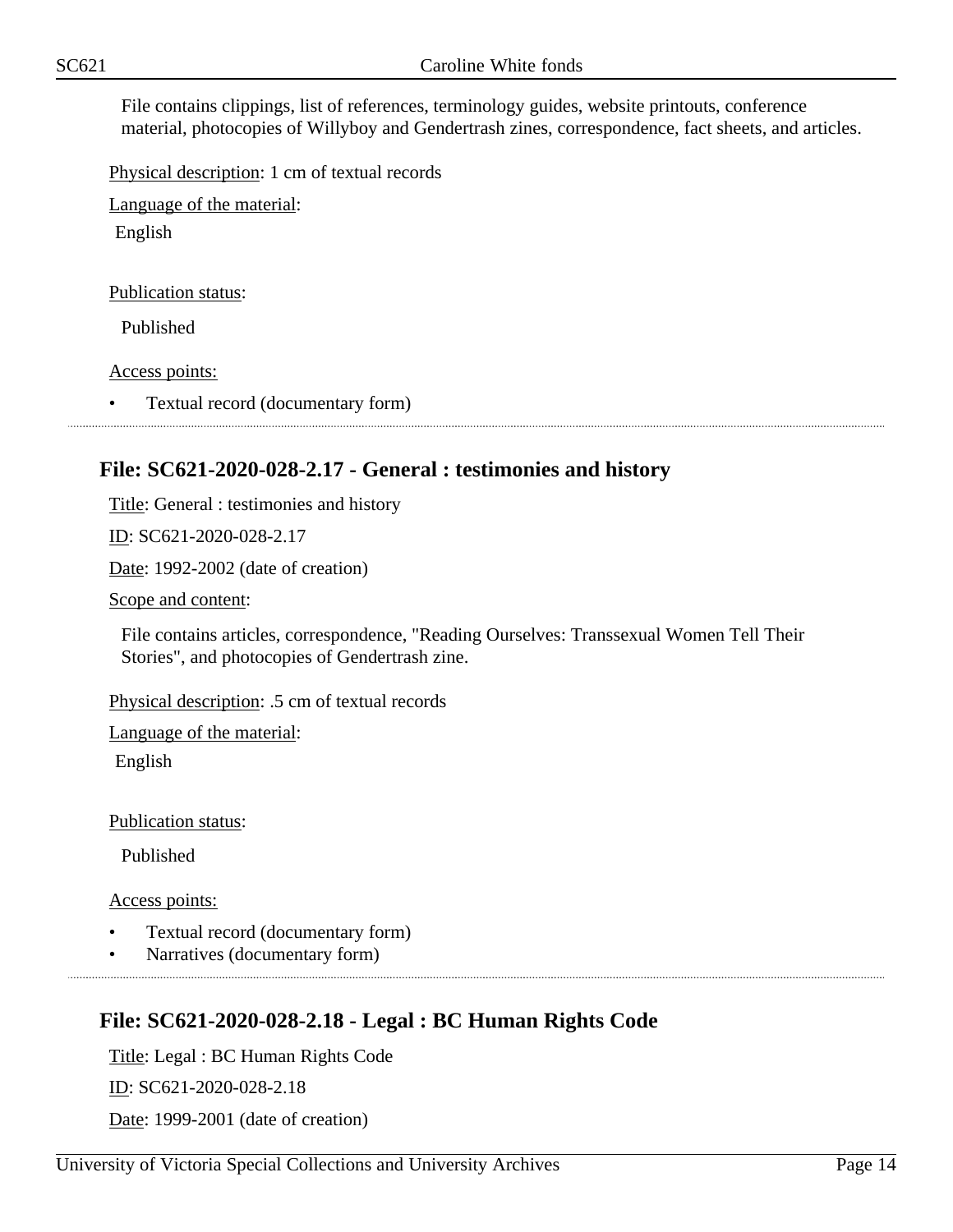#### Scope and content:

File documents Trans/Action's proposed resolution to include protection of transgender people in the BC Human Rights Code. Material includes proposal, clippings, discussion paper, and articles.

Physical description: .5 cm of textual records

Language of the material:

English

Publication status:

Published

Access points:

• Textual record (documentary form)

### <span id="page-14-0"></span>**File: SC621-2020-028-2.19 - Legal : Susan Mamela v. Vancouver Lesbian Connection, Tawni Sheridan v. BJ's Lounge**

Title: Legal : Susan Mamela v. Vancouver Lesbian Connection, Tawni Sheridan v. BJ's Lounge

ID: SC621-2020-028-2.19

Date: 1998-1999 (date of creation)

Scope and content:

File contains material documenting two legal cases: Susan Mamela v. The Vancouver Lesbian Connection (1999), and Tawni Sheridan v. BJ's Lounge (1998). Material includes legal opinion and clippings.

Physical description: 12 p.

Language of the material:

English

Note [generalNote]:

Court decisions available through CanLII: 1999 BCHRT 51, 1998 BCHRT 16

Publication status:

Published

Access points:

- Textual record (documentary form)
- decisions (judicial records) (documentary form)